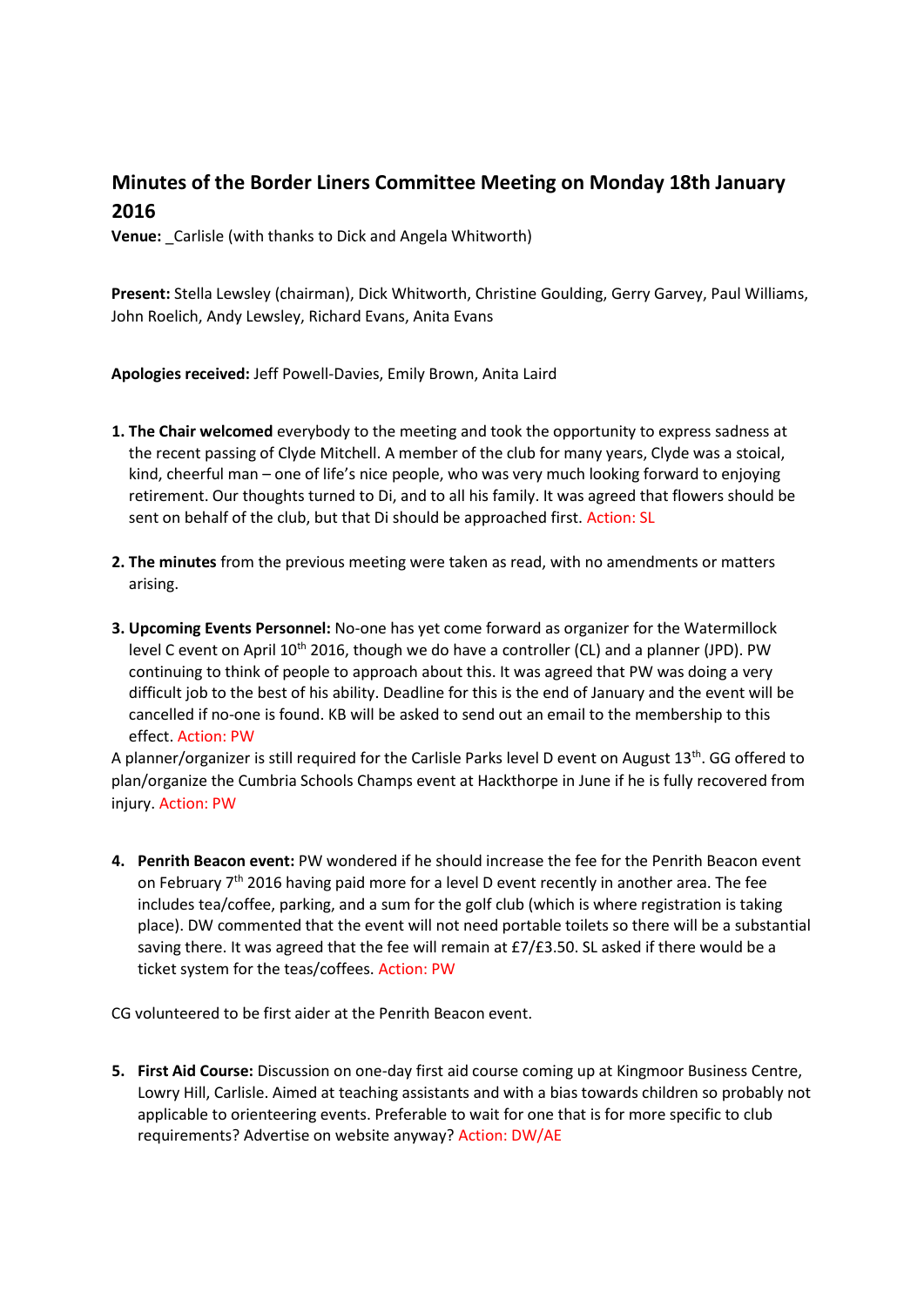Should BL organize a first aid course and who would run it? There should also be a list of club members who have first aid certificates including those who have completed Cola (Community Orienteering Leader Award) courses. Ask JW if she can supply details of how the first aid courses for these were organized. Action: CG

- **6. Next club night:** The date change requested by AW for the next club night (Lowry Hill) from Monday 15<sup>th</sup> to Monday 22<sup>nd</sup> February was formally approved.
- **7. The BL Development Plan** was discussed. To be written up and presented at the next meeting. Action: RE
- **8. Second club laptop:** It was agreed that another laptop should be purchased so that more results personnel can be trained without the need for them to install or maintain the software on their own computers. Action: JPD/AE
- **9. CompassSport Cup entries:** The club will probably subsidise the entry fees for the CompassSport Cup (qualifying rounds Sunday  $13<sup>th</sup>$  March 2016). How much to be decided - as yet there is no information re fees on the official website. Action: ALe
- 10. Next committee meeting: Monday March 7<sup>th</sup> at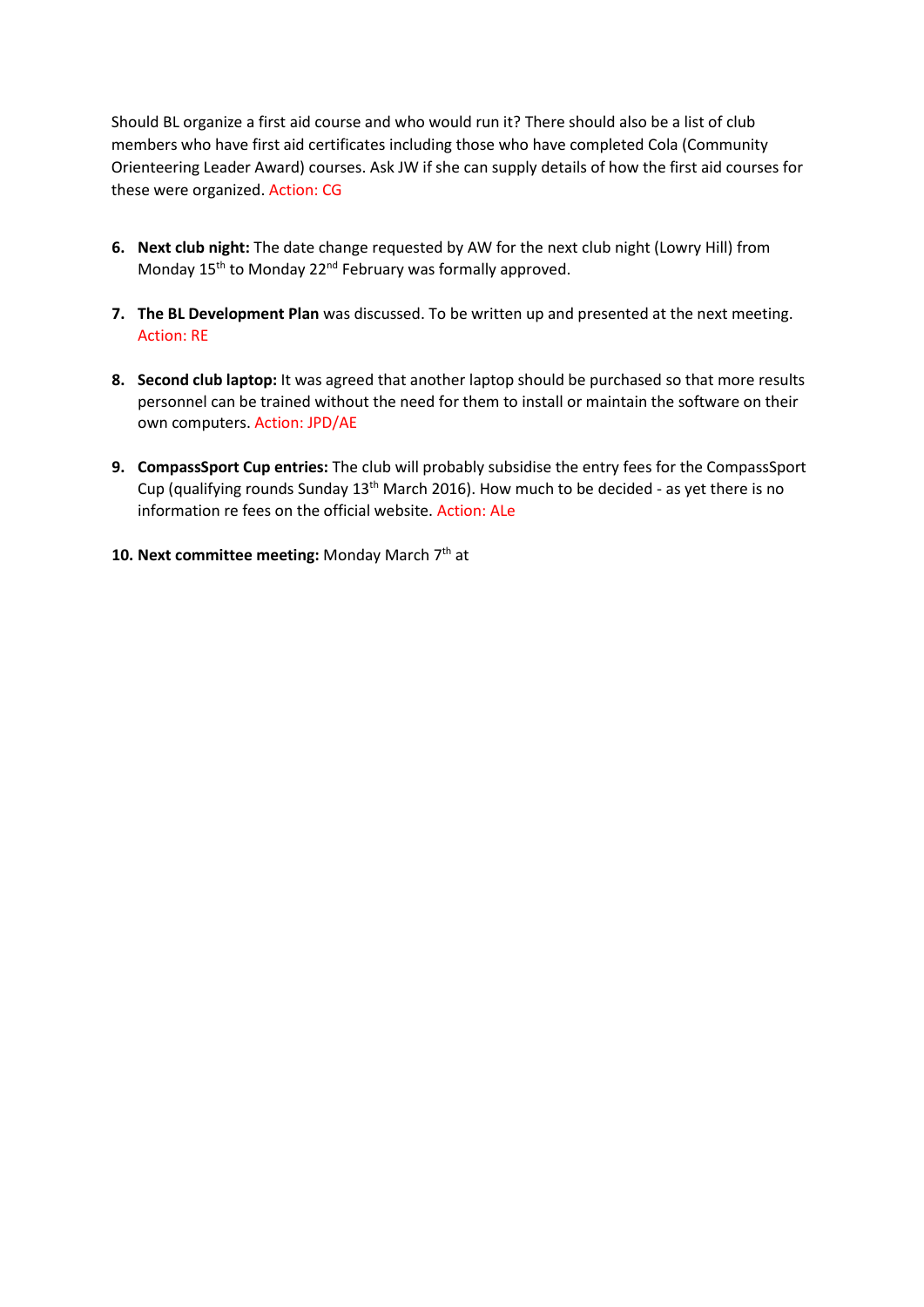## **Minutes of the Border Liners Committee Meeting on Monday 7th March 2016**

**Venue:** ……… (with thanks to Richard and Anita Evans)

**Present:** Stella Lewsley (chairman), Dick Whitworth, Christine Goulding, Gerry Garvey, Paul Williams, Jeff Powell-Davies, Andy Lewsley, Anita Laird, Richard Evans, Anita Evans

**Apologies received:** John Roelich, Emily Brown

- **1. The Chair:** welcomed everybody to the meeting
- **2. The Minutes:** from the previous meeting were taken as read, with no amendments or matters arising.
- **3. Treasurers report:** The Beacon event made a surplus of £68, but we bought 6 mats for £120 out of the event income. These mats would have been used to get cars into and out of the parking field, had it been used, and are there to be possibly used in the future.

BO are increasing fees – something to discuss at next meeting? **DW**

**4. Feedback from recent events:** PW said mud was an issue at the Beacon. Golf club ok'd track to wood, PW diverted route – a complaint re mess. Positive feedback re event location – tea/coffee, large room, food available etc. Advantage that no players on course that day due to weather otherwise more marshals would have been required. Car parking was excellent but might not work for future event if golf course was open. Golf club was paid £200 plus extra income from food. Would be useful to know how much money made from food etc to give as quideline to any possible future venues where food was available.

Aughertree. The LDNP have asked for £50.00 this year, previously the fee has been £25.00. If this new figure is to be a flat rate for all areas used in one year it could be viable BUT this year we are only using Caldbeck Commons once and that is a level D which is not viable at £50.00. Query before licence signed or fee paid. Action AL

Club night on 22<sup>nd</sup> Feb, Lowry Hill. Planned exercise was rather long, objective not met in terms of route analysis as not enough time for repeat runs and comparisons. Worth doing this again in slightly different format, probably in the autumn after dark with high vis jackets. Easier to see cars etc. **AW**

- **5. Lightweight stakes:** Do we need them? Beacon someone commented about having to bend down as our club always put boxes on floor while some other clubs use stakes. Present stakes are heavy so most planners don't use them. Decided that new stakes maybe not worth the expense but do have advantages over canes, canisters, rubber bands etc. DW estimated we would need about 60 or 70. Sample stake to next event or club night. Action **JPD**
- **6. Easter Egg O family event:** Should the committee ask if GN willing to organize this again? Hallin too expensive – cost of £60 not really viable. Gowbarrow also a possibility. Watermillock is open access and could now be a considered as not used for event this year. Commoners need to be told. Use 1:25000 Ordnance survey map as o map can't be put on website.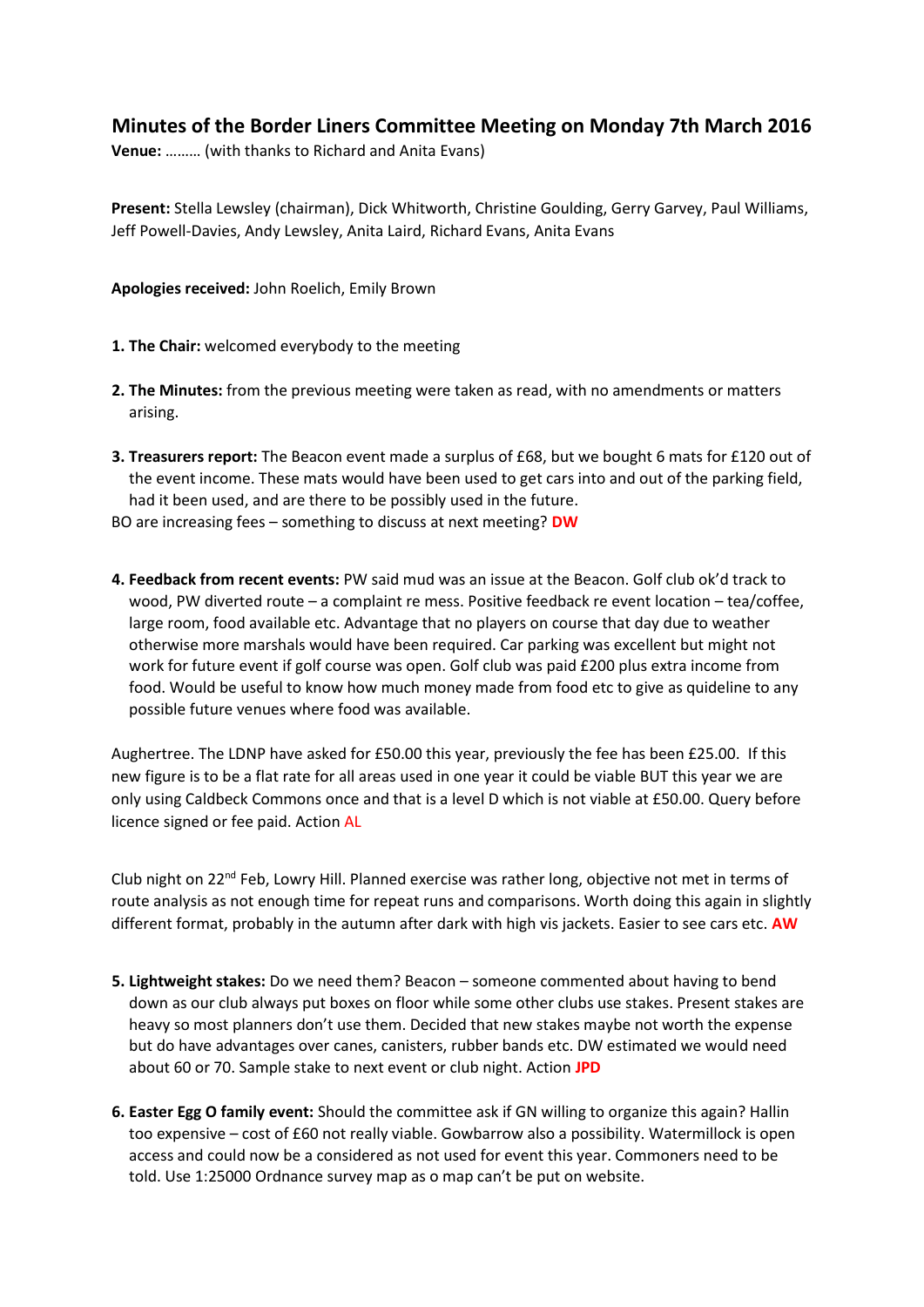Permissions. Action **AL**

Need to put advisory re any road closures eg A592 on website. Action **AE**

- **7. Message from Go Outdoors:** discount in return for mention on website. Re-instate mention of Cotswold etc (BO discounts already mention on membership page AE). Saturday flyer needs updating due to date changes. DW prints, designed by PJ. AL to contact. Reply to Go Outdoors email. Action **CG**
- **8. Eycott Hill events:** (re message from Jody Ferguson, EH Communications and Events Officer)– do we have an event we can put on. Perhaps combine with Eycott event in September. Action **AL** Problem with easy courses? Maybe path improvements will help. Eycott will need new map – various developments taking place including wetland trail, tree plantings etc. Also cattle grazing. Action **DW**

#### **9. Follow up from last meeting:**

Development plan – circulated by RE. No negative comments. Personnel required. Discuss in more detail at next meeting. How to encourage new volunteers? Organiser is job which is most difficult to fill. Would solution be to have an organizing team? How seriously do we need to take the development plan? Basically intended for Club Mark application which is probably not relevant. Useful as an ongoing evaluation however. Is it worth highlighting the need for organisers on the website? Put development plan on website – ask Karen to put in email that difficulty in recruiting organisers has been highlighted by this, and request that club members read the plan. Mentor system – we do have experienced organisers but we need more. Someone to do text for email, action **RE AE KB**

Stella has proposed that she read the development plan before each meeting and highlight area for discussion. Action **SL**

Safety course on  $14<sup>th</sup>$  May would be good opportunity to provide info to attendees re organising. Advertise around other clubs.

(Cabin at Talkin Tarn is booked). Action **CG**

New date for Bothel club night – there is a wedding at the venue. Run combined with social – first Saturday in June proposed.

Confirmed with Jenny Wren

Feather has been purchased – both at Bothel currently! Should be in different places.

Junior tops – 13 have been sold, 4 left **CG**

No progress on website backup person. Action **JPD AE**

Map Messengermire – Contact relevant people. Action **DW**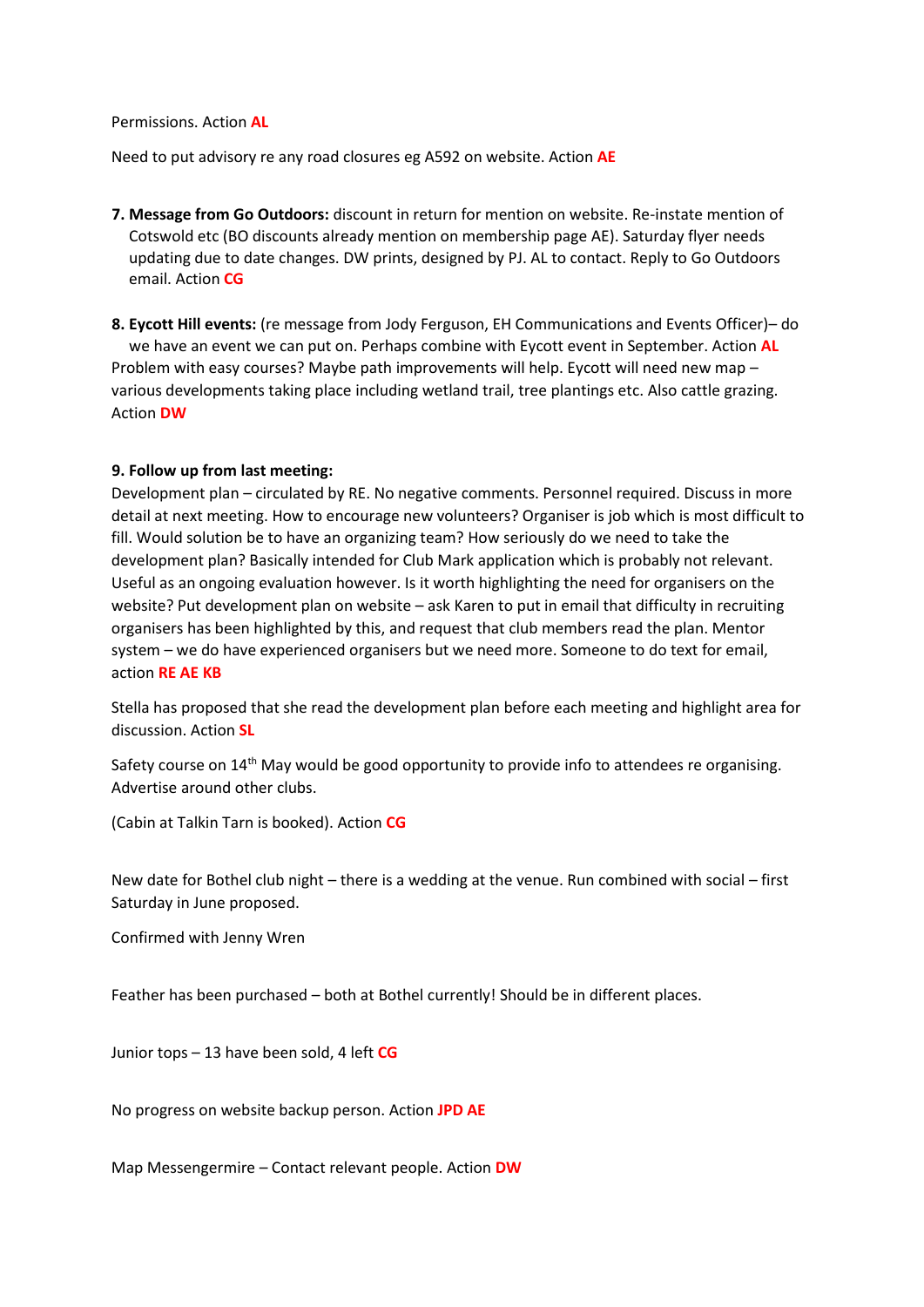Laptop – new one still to buy. Action **JPD**

Club Delegate Meeting, 12th March – **CG** and **GG** to attend

#### **10. Upcoming Events – updates:**

Talkin Tarn – tea, coffee, milk provided by club, attendees to bring food

Alston – organiser to check permissions

Talkin Tarn people apparently using photocopied BL map for school parties etc on which BL has copyright. Approach tactfully to discuss reciprocal advantage – we want to continue using area and don't want to ruffle feathers, but it should be pointed out to them. Action **?**

Cumbria Schools event Hackthorpe 29<sup>th</sup> June – awaiting permissions. Action **AL** 

#### Fixtures 2016:

Gelt Woods to be abandoned.

May 14th Talkin Tarn Level D + Safety Course and Organiser info. Planner David Rawle. Angela safety course, Dick and Richard - organiser info Confirmed

June 18th Alston Urban Level D. Planner - Paul Gaines Contact Paul for confirmation later

July 16th Carlisle Parks Level D. Planner - Chris Lates

September 10th Eycott Hill Level D. Planner - Gerry Garvey

October 15th Askham Level D. Planners - Richard and Shirley Moss

November 6th Coombs Wood Level C. Planner – Richard, Organiser – Dick Whitworth, Controller – Jeff PD December 3rd Hackthorpe Level D. Planner – Isabel Berry

**11. 2017 Galoppen Dates:** AL proposed reducing number of Galoppens from 3 to 2 which was approved. Action **AL** Faulds Brow – March?

RE suggested Greystoke if map can be completed in time – November?

High Pike B in September?

Check for conflicting events. Action **AL**

Possible new area for mapping – Priest's Wood, Caldbeck. Action – **RE**, **ALew**

12. Next Committee Meeting: Monday 20<sup>th</sup> June at ..............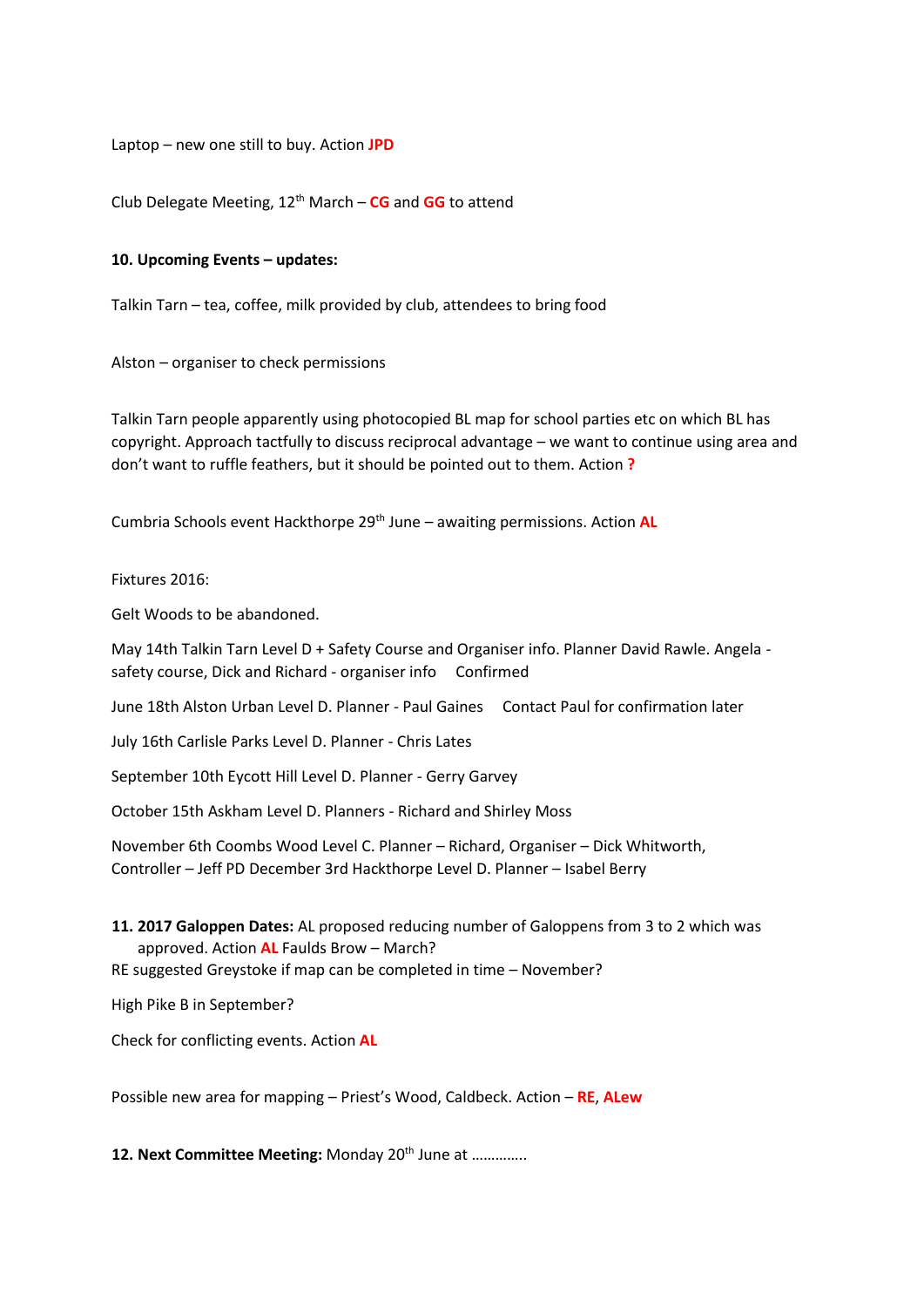### Minutes of the Committee Meeting of 20/06/2016 held at \_

Present: Stella Lewsley, Dick Whitworth, Christine Goulding, Anita Laird, Paul

Williams, John Roelich, Andy Lewsley

Apologies received from: Emily Brown, Richard Evans, Anita Evans, Jeff Powell- Davies.

1. The Chairman welcomed the committee.

2. Matters Arising from the minutes: there has been no response from LDPB reAughertree costs.

3. Treasurer. reported that the club's insurance for our electronic equipment was £237.00 and that he had reduced the insured value by £1000 due to the 'loss' of 40 dibbers.

BL Website: Siteground web hosting account purchased and bl-orienteering.org.uk domain and website transferred (previously sharing web account at no cost to the club). Advantages: improved reliability, club has independent ownership, admin/editing duties can be shared. Website address remains the same.

### 4. Event Feedback

.

There was no feedback from the organisers of TalkinTarn or Alston events but both had been well received by competitors.

The Egg-O had 38 people complete the course(s) in 17 groups. It had proved to be a successful venue

The Safety workshop had been attended by members of BL, WCOC and NEOA.

Angela Whitworth delivered the workshop and had also invited members of NEOA. This made the course more worthwhile (in terms of numbers) and attendance also reflected the fact that by January 2017 all organisers, planners and controllers must have attended a safety workshop. Many thanks to Angela for her efforts.

The Bothel Bash had worked well but the attendance was slightly disappointing (15)

### CDM meeting 12/03

Christine reported that NWOA will organise the 2017 BOC without BO intervention, so the event will pay a 'super levy' but the remainder of any profit stays in the NW. Lakes 5 Day still has no coordinator and BL have offered the use of either High Pike or Askham Fell.

### 5. Mapping

Talkin Tarn map and permanent course. The map is updated annually, the permanent course will be checked at the same time and updates supplied to the Tarn management.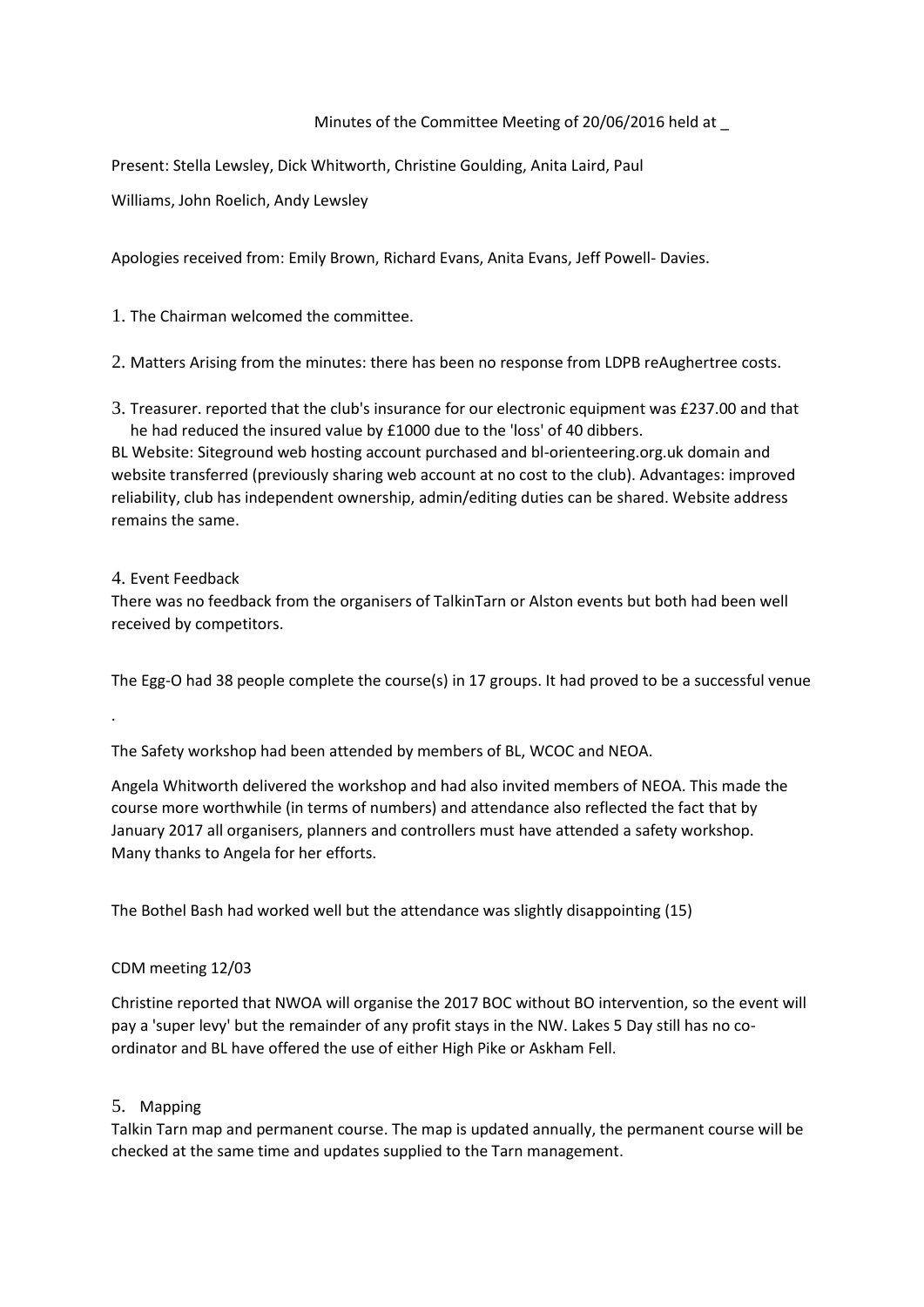Greystoke Forest, the club to ask Stan Johnston to approach Malcolm Wilson for formal permission to use the forest, once this is obtained a map will be produced.

ACTION: CG to contact Stan.

Knipe Scar: Anita Laird to contact Lowther Estates to obtain formal permission to use the area.

ACTION: AL to contact Lowther.

6. There was no discussion of the development plan.

7. Follow up from last meeting.

JR informed the committee that he would not be organising the Carlisle schools orienteering league next year so the need to replace missing SI dibbers was less pressing. It was decided to apply for a grant from NWOA to replace 40 dibbers with more up to date ones since much of our stock is now starting to degrade. The club will also purchase new straps for our existing stock.

Messengermire Wood is probably not worth mapping.

8. Up Coming Events Hackthorpe, CSOA Primary Schools Champs.

There have been 60 entries. The village Hall has been booked for registration. The Courses have been confirmed. BL will provide 8 helpers with 3 from outside the club. BL will charge CSOA for the printing of the maps.

Carlisle Parks: Chris Lates has asked for 2 helpers : CG, DW and PW have all volunteered. There will be a score event for 'experienced' orienteers and 2 simple course for beginners.

Eycott Hill is under control and progressing.

9. Fixtures to add: Sat. 18/11/2017 Lowry Hill Urban race to celebrate Mrs Whitworths 75th Birthday

Other Major events for 2017 10/09 High Pike level B

19/03 Faulds Brow level C

5/11 Greystoke Forest Level C

10. Next Meeting 12/09 at

The meeting closed at 20.55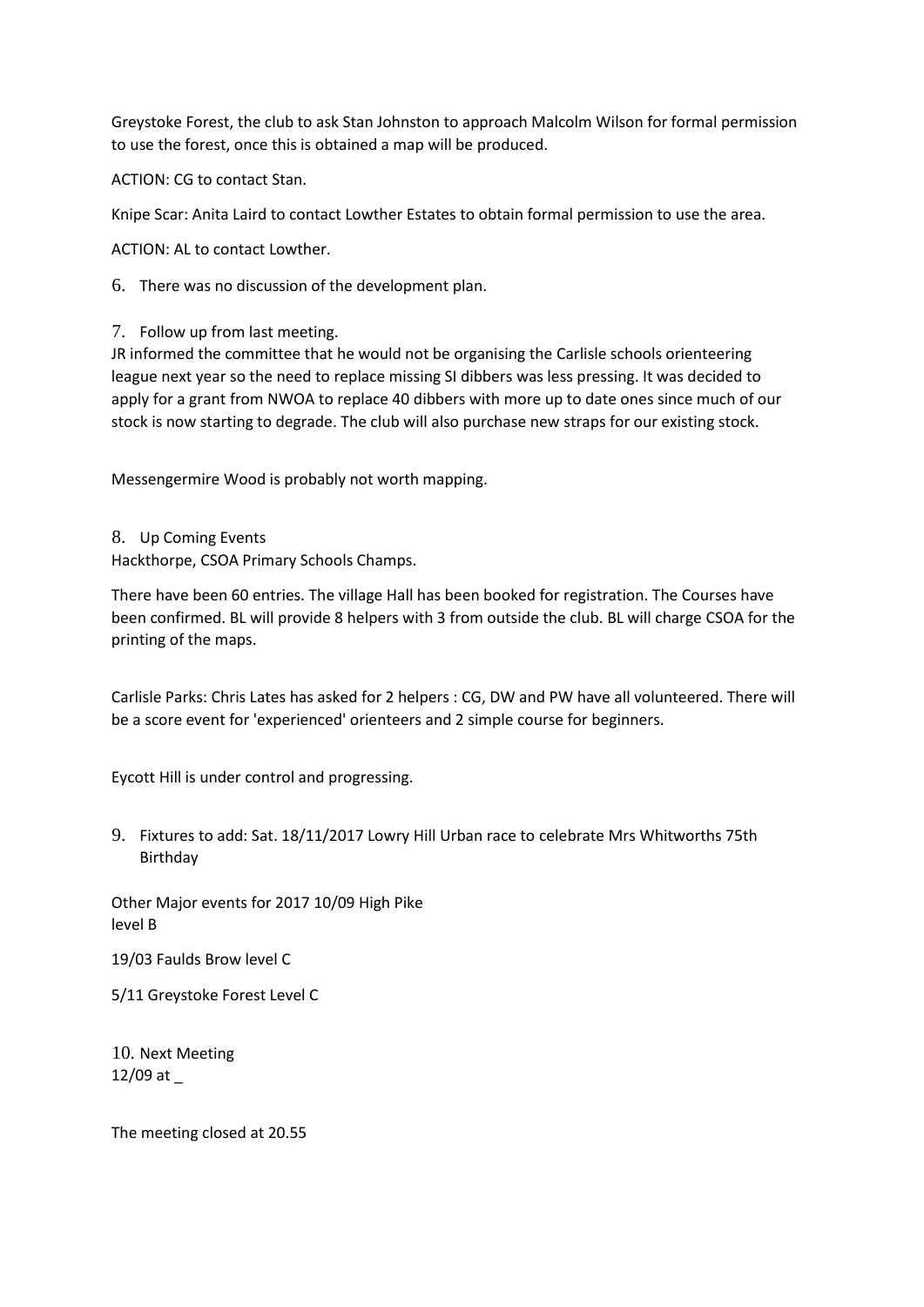## Minutes of the Committee Meeting of Monday September 12<sup>th</sup> 2016 held at Muddy Boots Nursery, Newton Rigg Campus, Penrith.\_

Present: Stella Lewsley, Dick Whitworth, Christine Goulding, Gerry Garvey,Anita Laird, Paul Williams, Andy Lewsley, Jeff Powell-Davies, Emily Brown, Richard Evans, Anita Evans

Apologies received from: John Roelich

1. The Chairman welcomed the committee.

2. Matters arising from the minutes: none

### 3. Treasurer's report

Club financial accounting year ended 12 days ago. DW distributed itemised list of income and expenditure for year ended  $31<sup>st</sup>$  August 2016 showing a loss of £466.22. Only significant income came from Faulds Brow level B event, though all events made a profit. Numbers were down at these events for various reasons - weather etc. Subs down by £100+, mainly through less Friends of BL joining.

SL queried 2 items of expenditure - ink cartridges and SI 5 year licence. DW said ink cartridges were for laser printer (map printing) and therefore expensive, but lasted well and were reasonably economical. Laser printer is hired and came with ink, most of which has not yet had to be renewed. JPD said that SI licence is for the Autodownload event software which can be used on multiple computers.

It was noted that there were two items of expenditure for First Aid. One was for the Cola course, the other was completely offset by a NWOA grant. It was decided that the First Aid kit was in need of a thorough check and replacement where necessary. Action SL

There followed a discussion on whether the club should help with funding for JW – winner of the Veteran Home Internationals in NI and selected to run for England in W65. Cost of travel covered by EOC, but personal contribution was £115 to cover entries and accommodation etc. How much? Would full funding set a precedent? Club agreed to pay half of funding.

Suggested she applies to NWOA for the remainder. Action CG

### 4. Event Feedback

Hackthorpe (CSOA) planned by GG - bad weather, kids did well - two particularly showed great tenacity. Use of village hall was fantastic – should consider it's use for future events. DW commented that Cumbria schools gave donation of £50. Committee wondered if anyone else would be prepared to do Cumbria Schools events now JR has stood down. This also affects the school games with Carlisle and Eden selection events being put on by the JR and PR Rickerby Park (planner/organiser CL) "The two beginners courses were well received, even with the herd of cows sitting around one control. The more technical course needed careful planning rather than orienteering skills but went down OK. Two things I learnt from this were: A. Sometimes there is a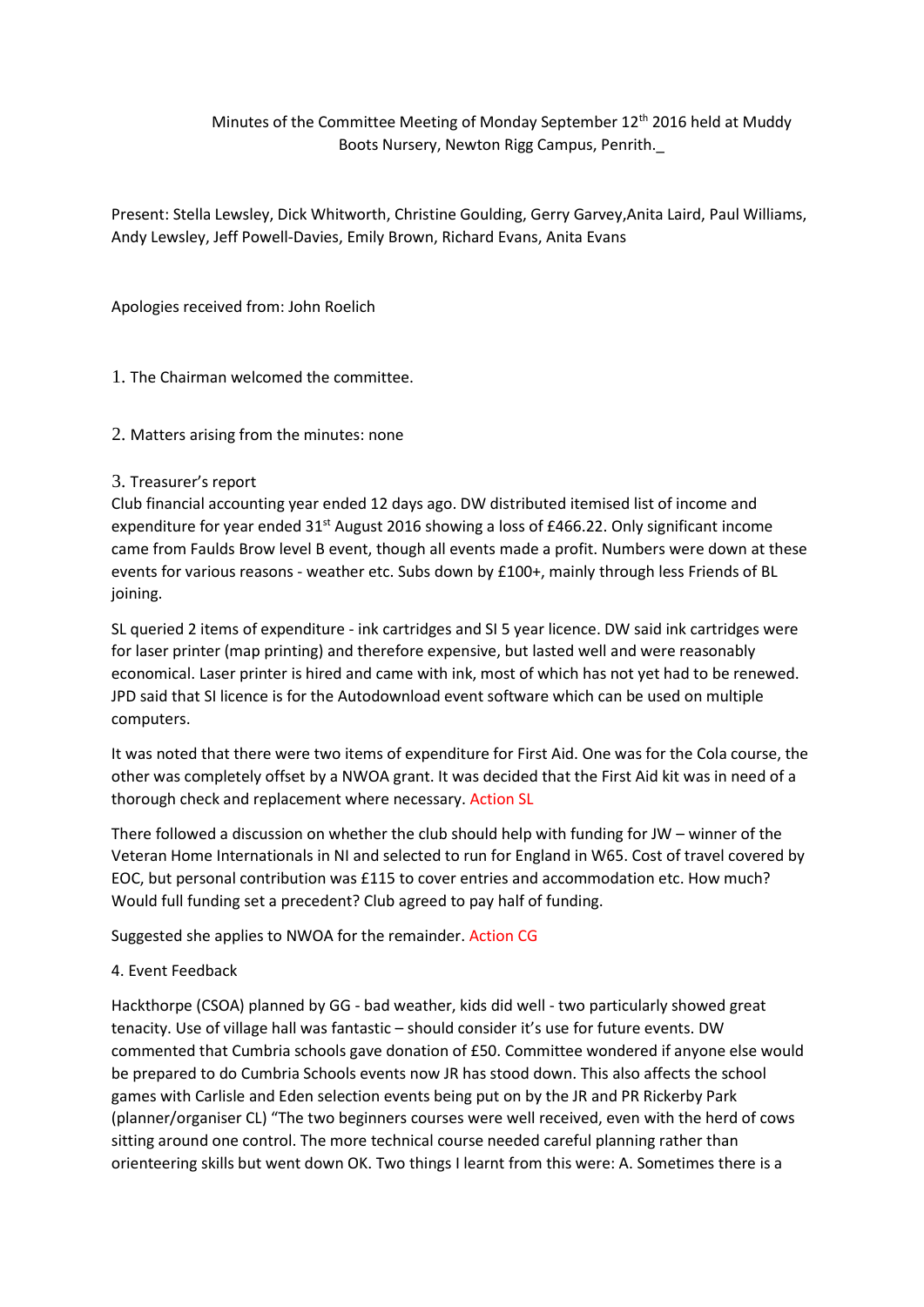number on the reverse of SI box, which may not be the same as the control number. Obscure/ remove before the event. B. SI boxes cannot be dibbed from the back! The chip does not get close enough to the sensor. Both of these problems can occur when boxes are hung on wire gripples rather than rested on the ground." CL was commended by the committee for good planning, especially given the area.

Eycott Hill (planner/organiser GG). Well attended – 60 runners including several youngsters on Orange. Rained heavily overnight so ground saturated but good weather on the day. No lost children or dibbers! Apologies from GG for misplaced control (104). This didn't seem to affect people's enjoyment and the courses were very well received overall. Cattle were present but weren't a problem. CWT car park very useful. It was noted that CWT does not own all the land. Check farmer's contact details. Action GG/ALa

Good liaison with CWT with a representative there on the day. Event advertised in CWT's 'What's On' leaflet plus reciprocal advertising on facebook and twitter.

### 5. Club Nights.

Provisional dates for club nights are 10th October, Newton Rigg, 14th November, venue TBC and 12th December, Low Hesket Village Hall (xmas party).

It was noted that there was a problem with the village hall being locked last time so key should be acquired in good time for meeting. Action CG for Village Hall, SL/AL for Newton Rigg

#### 6. Mapping

Greystoke is being harvested in a big way so plans to map it no longer appropriate.

Knipe Scar – DP and KP happy to do surveying for new map. RE to do LIDAR base map. He will liaise with the Parkers - they can advise which time of year will be most suitable. Will it be big enough for a level C in November 2017? Possibly if scrubby area used. RE knows local farmer - useful contact for possible parking field. GG also has local contact. Not suitable for summer - too much bracken. Could map be ready for spring 2017 and replace Faulds Brow? Possibly too much time pressure for mapping and later Autumn/Winter date more practical. Land owned by Lowther estates. Action RE/ALa

#### 7. Club's viewpoint about BOF's proposed changes in membership/levy fees

Details are on page 5 of BOF's Orienteering Focus magazine, Summer 2016. More income is needed from membership and levys and there are 3 options for members to vote on. Committee wondered if increased membership fee worth it for families? Other sports eg rugby, squash clubs have much larger annual fees - perhaps advantages of membership are more obvious than in orienteering. BOF appears not to want family membership as this affects Sports Council numbers. Could the club have family membership? Club would have to consider raising entry fees. Trying to encourage families with children - having to pay nearly £40 is going to put them off. Committee was reminded that people are required to join after 3 events for insurance purposes *(please read clarification in footnote below)*. Can they join club only? WCOC has no membership fee. Would lose £400+ but this isn't much relative to other income. Give Juniors free club membership? SL not in favour of raising club fees. First event free perhaps? Committee reminded by DW that BOF voting requires individual responses, not the club view. An email could be sent out to club members outlining the committee's stance on this, though ultimately decision on how to vote is up to individual members. To summarise – the Club favours Option 3 which is £10.00 senior, £3.00 junior plus £1.60 levy. This would keep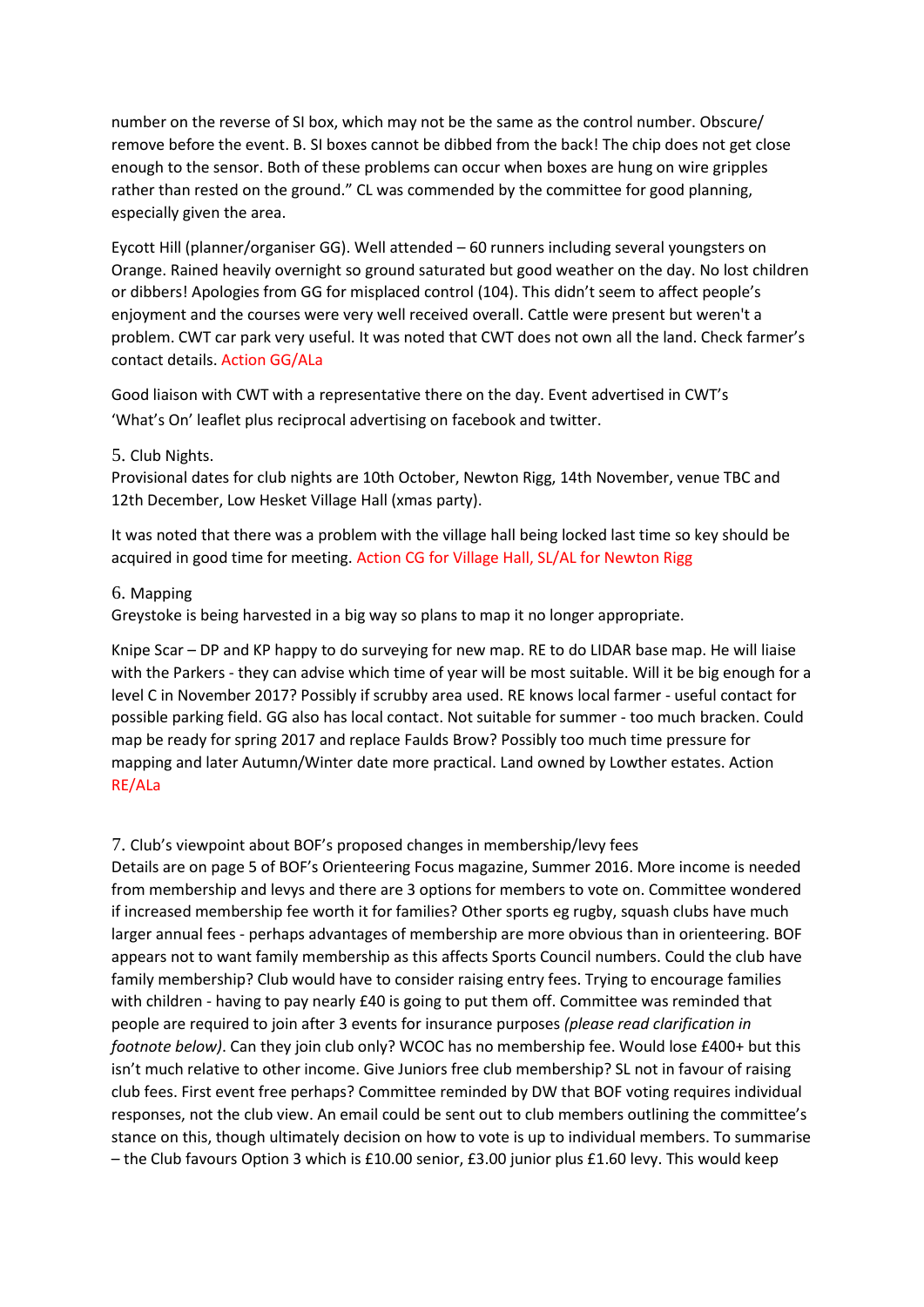price of events down. Could also be offset with free club membership for juniors. Adult fees to be discussed at AGM– may offer first run free. Action SL

8. Follow-up from last meeting

New dibbers - 50 new finger loops already bought. Is the club going to get a grant for new dibbers? JR was dealing with this for schools. Action SL

NW development meeting - 1st October - who can go? DW volunteered if no one else is available on that date.

### 9. Fixtures Update

Askham Fell level D on Oct 15th - GG volunteered to be first aider. Volunteers required to put tent up. CG, RE, AE offered to help. Check parking permissions Action ALa Hackthorpe level D on Dec 3rd - nothing to report from planner/organiser (IB)

Scottish 6 Days 2017 (Royal Deeside) - shuttle buses available from central campsite. RE commented that at previous S6D the shuttle buses were good but those travelling on them had different start times to other club members. This made socialising impossible. Can entries be co-ordinated by club in any way? Committee did not know if this was possible or not. Action RE

Greystoke off. ALa asked for comments re 2017 fixtures. Hackthorpe maybe too near Xmas? Changed to Dec. 2nd. Should Faulds Brow be changed? 5th March? Or Knipe Scar could be used if mapping finished. Hallin Fell - move to Saturday 13th May so doesn't clash with Scottish Individuals. This is same weekend as WCOC Long O but could work to our advantage if people already in area.

High Stand? Not a pleasant area currently and costs £50. Use Miltonrigg instead? Woodland Trust always very accommodating and area attracts some NE clubs so probably a yes. Brampton Urban in August? No events in August this year – too many clashes, so probably do the same in 2017. High Pike ok for September. July - suggested club replaces Carlisle Parks (still some probs after flooding) with Brampton and ask for planner/organiser at AGM.

Email updated 2017 fixtures list and circulate at AGM to ask for volunteer officials. (NB, High Pike is level B, not C) Action ALa, PW

There will be no level B in 2018 but BL will be offering an area for Lakes 5 Days

Next meeting. November 7th at CG's, 2, Hesket Place, Southwaite 7.30pm

Meeting closed at 9.40pm

*Footnote re insurance (with thanks to AW):*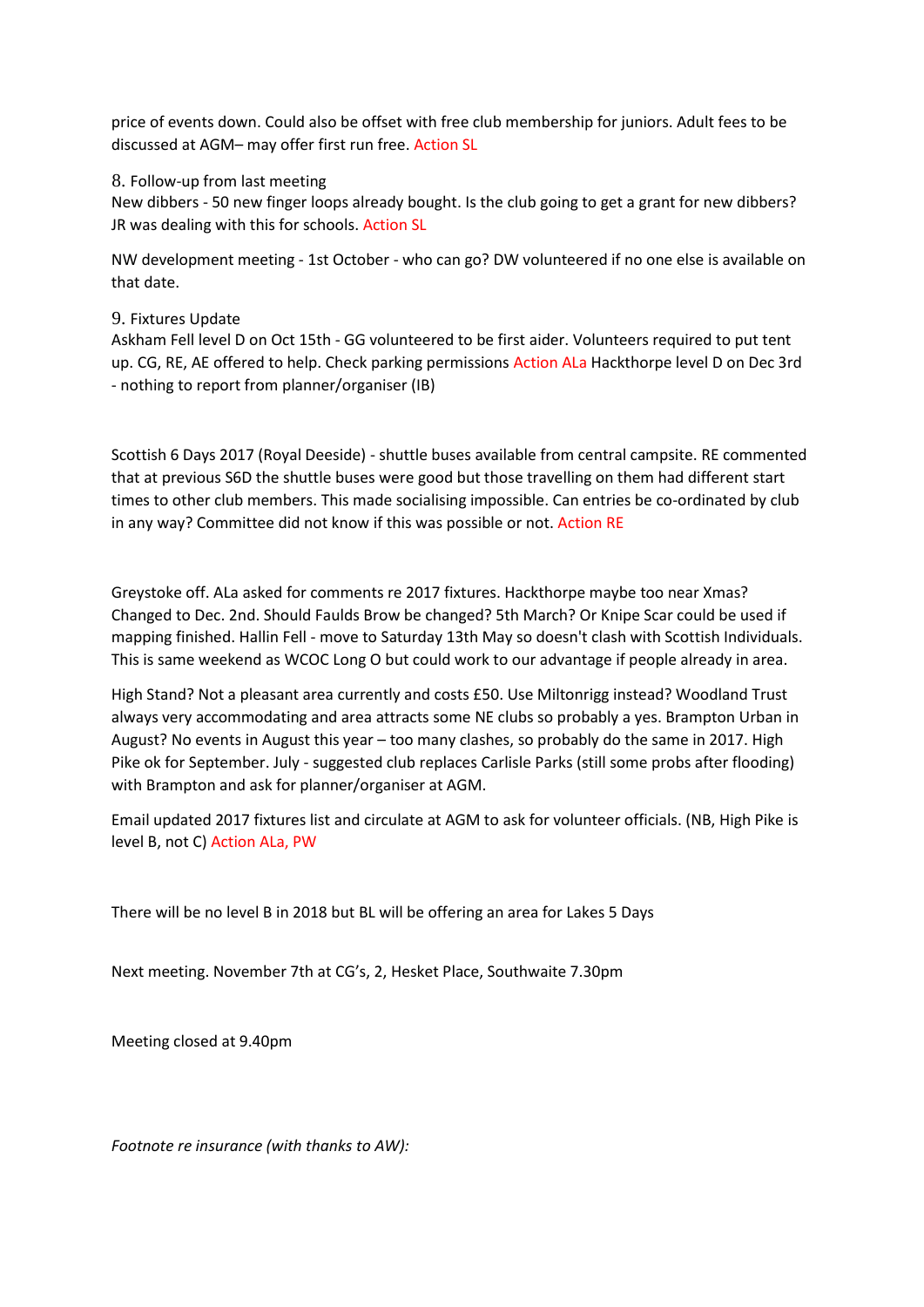*Mike Hamilton (BO): "Non-members are covered for 'taster' sessions which can be either events or activities (such as club nights). After participating at 3 the non-member will no longer be provided with cover – although the cover to the club and organiser/volunteers will continue as normal." AW "So there is no detriment to the Club's Insurance and no BO compulsion to join after three sessions, although it is in the best interests of the individual concerned to join." Mike Hamilton: "Agreed"*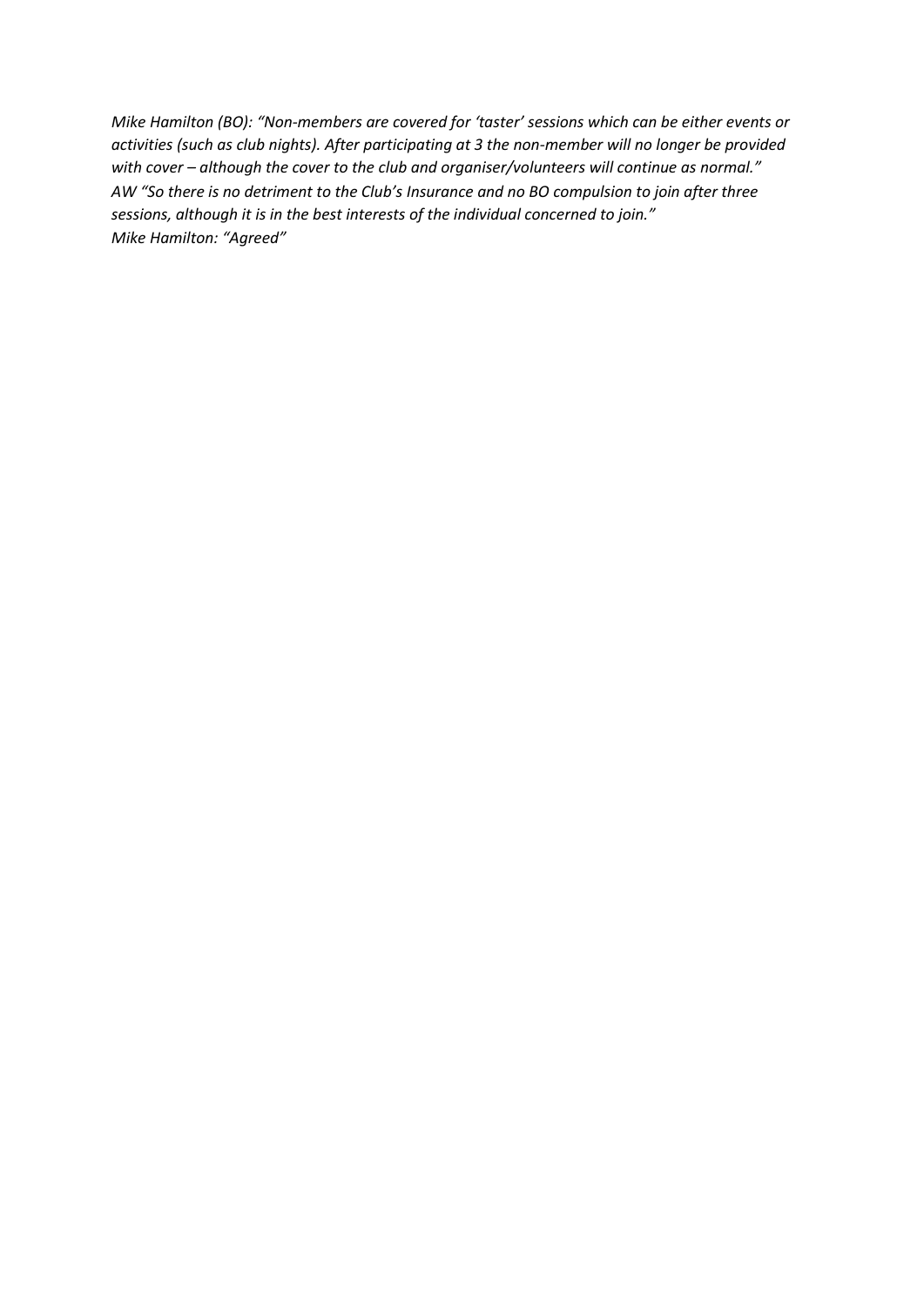### **Minutes of Border Liners Orienteering Club AGM, October 25th 2016**

Venue: The Stoneybeck Inn

Meeting started: 7pm

Chair – Stella Lewsley

Treasurer – Dick Whitworth

Secretary – Christine Goulding

1. Apologies for Absence: Paul & Judy Johnson, Di Mitchell, Judy Suddaby, John Roelich, Louise & Gerry Wilson

2. Minutes of 2015 AGM: accepted

3. Matters arising not otherwise on agenda: List of club members volunteering. Short of organisers – might be a good idea to have teams of two or three to share the work. AW suggested writing to John Roelich to commend him on his achievement with schools orienteering.(SL to do)

4. Chairmans report: *(see last page)*

5. Schools & Youth development officer's report: none presented

6. Membership report: One member has died. 14 Seniors and 4 Juniors have not re-joined through BO. One Senior and 1 Junior, who were previously Friends, have now re-joined through BO. 1 Junior has been added to a BO family. Chris Bonington is an Honorary Member. Of the Friends 6 Seniors are members of BO through other Clubs and the 2 Juniors are related to a BL/BO member. 14 members lost, only lost 2 juniors – 7 senior members and 2 juniors friends of club

7. Club night report: (also see chairman's report) – continuing, popular, thanks to all

8. Treasurer's report and financial statement: Expenditure for 2016 accounting year more than income – Faulds Brow was BL's only level B event in 2016. All events made some profit. Expenses for Secretary? (AL) - none put down (CG). Why was first aid course down twice? (AL) – two separate courses, one offset by grant from NWOA and one paid for by BL for COLA course.

9. Vote on constitution change to adopt the requirements of British Orienteering into BL's constitution: query from Chair (SL) - BO insures club and events, procedures in place to keep events safe. If BL doesn't adopt policies BO won't insure us. AW had previously emailed Mike Hamilton at BO about this. Before voting, 2 proposals to consider. A, agree with complex BO rules for insurance. B, shorter words, less detail, but BL may not be covered for insurance purposes. AW withdraws proposal B and suggests we vote to adopt for constitution and conform with BO rules. Motion carried, 26 for and none against. Proposal C, remove 'Federation' from document, as now British Orienteering. Motion carried, no abstentions. 26 for and none against.

NOTE: Proposal A is:

1. Border Liners Orienteering Club agrees to adopt the up to date British Orienteering Policies, Procedures, Rules and Regulations as published on the British Orienteering website.

2. All individuals involved in orienteering through Border Liners Orienteering Club in any capacity, are deemed to have assented to and abide by and adhere to the *British Orienteering*  Policies, Procedures, Rules and Regulations as published on the British Orienteering website.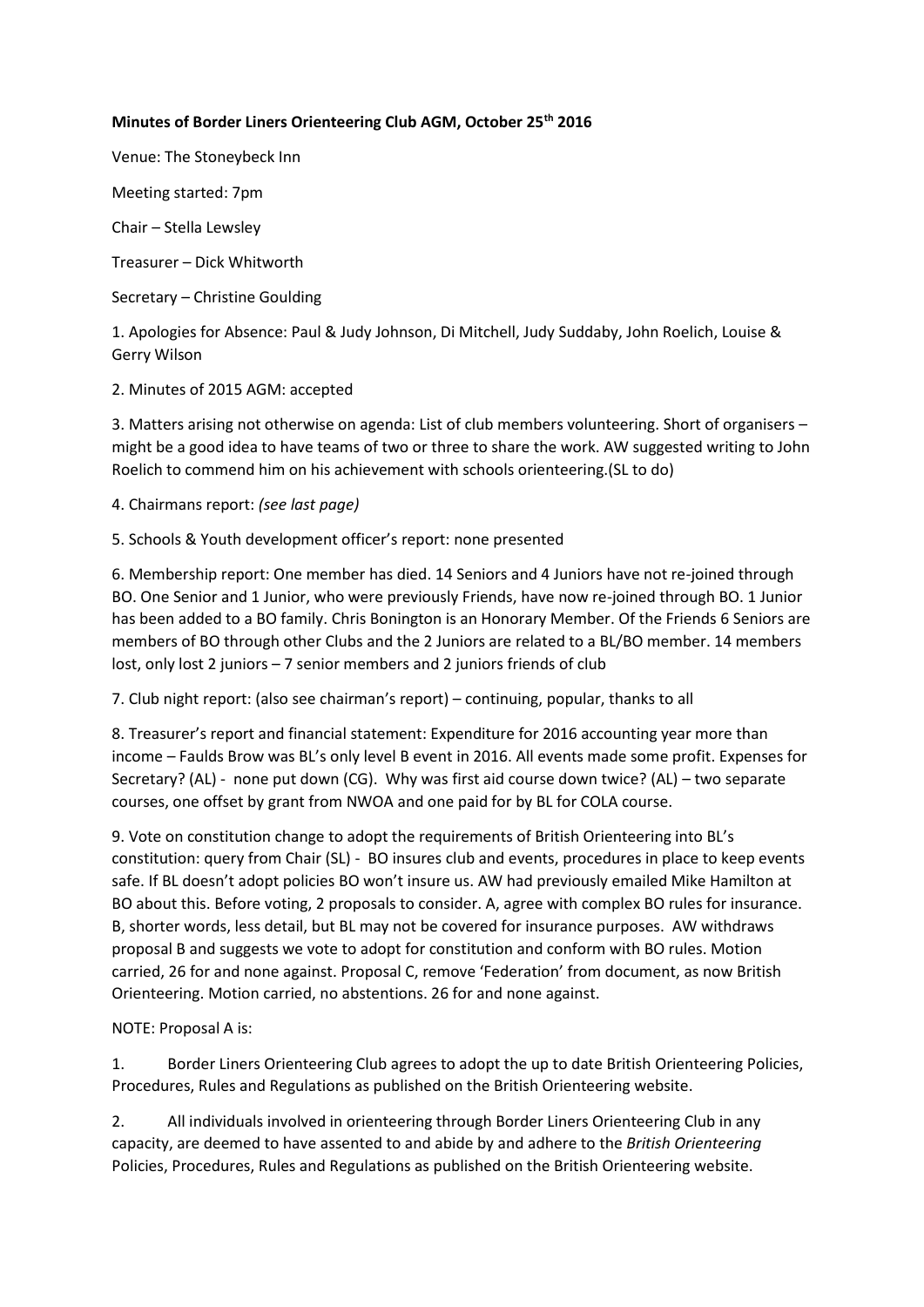3. Both the Border Liners Orienteering Club and its members agree to abide by the final outcome of any disciplinary and appeal proceedings.

10. Club awards: Junior - Laura Hazelhurst. CSOA course winner two years running. Training with WCOC but still a member of BL. Senior - Jenny Wren for representing club and country so well. (represented England as the W65 team member for the Senior Home Internationals in Ireland on 4th Sep 2016. She won her race, and England won the team trophy).

11. Election of Committee and other post holders. (Vice Chair GG commended for hard work). Present committee and post holders all voted back in except for Schools & Development Officer (JR, retiring) and Minutes Secretary (AE) who requested to resign from post if someone else available. Proposed RW, seconded HL.

Schools and Youth Development Officer – VACANT

Club Coaching Officer – VACANT

Safety Officer – RW

JY (absent) was suggested as Minutes Secretary. Chair proposed, seconded GG

12. AOB: Message from DR re Castle Park Penrith proposed redevelopment using heritage lottery money. Club has used park for club nights and DR suggests applying for funding for permanent orienteering course, with club offering help if required.

BO levies. SL commented that we don't want juniors to be put off by increase. WCOC don't charge any club membership fee. Could BL do similar? Option 3 favoured. Any other ideas? AW commented that it's important that juniors pay a fee so we know they are members – or could be grey area with no fee charged. Could be low eg £1 or even 50p. We should be setting membership fees for 2018. AW suggests minimal charge, but at least something. There was general agreement on this.BO fees currently £5 for seniors and £1 for juniors. 2017 could be £5 for seniors and £1 for juniors. PW commented that BO membership fee very low relative to other associations. IB says fees didn't cover cost of affiliation fees. SL says expenses are going to rise so suggests not increasing our fees. RE says income from events covers it and Club is not short of money. RW proposed, AW seconded so 2017 fees to be held at £5 for seniors and £1 for juniors.

AW commented that Level B event at Faulds Brow not advertised far enough in advance. Action required for next year's Level B.

Lakes 5 Days 2018 Sunday 29<sup>th</sup> july. BL event is first day - Askham Fell. Parking at Park Foot campsite – SL concerned that it will already be very busy at that time of year. Organiser required. AL suggests we have a team for a big event – too much for one person. AW wondered if another club with fewer areas would be prepared to orgnanise. IB suggests it is good for club to be seen to be doing these larger events. KB asks if computing will be centralised. JPD thought SportIdent would do it. IB, AL, RW may consider being part of team with CG. AL – will permissions be required? Yes. £1.50 a head plus VAT required for use of area.

Andrew Suddaby spoke. He and his family first orienteered in early seventies with small children, and were soon hooked, travelling enthusiastically to events. Now Andrew and Judy are not able to run and will not re-join BO. Will continue to come to small events as friends of BL. AS thanked club.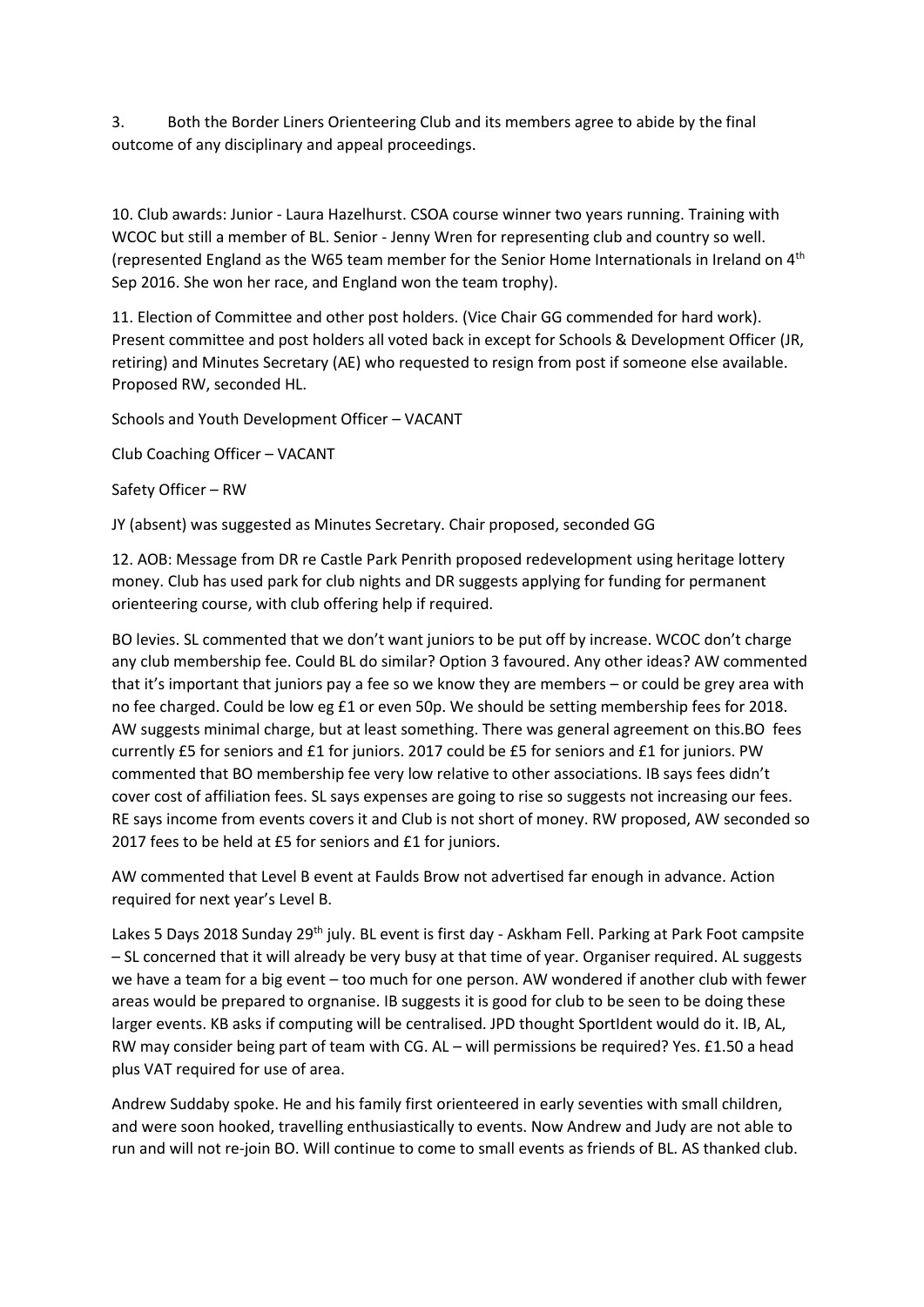RE proposed that AS and JS be nominated as honorary members of club - seconded by AL. AS suggested they make a donation to club.

DW asked for volunteers for Burnbanks event.

Meeting closed at 8.06pm

PRESENT: Stella Lewsley, Gerry Garvey, Christine Goulding, Dick Whitworth, Anita Laird, Anita Evans (minutes taker), Jeff Powell-Davies, Emily Brown, Andy Lewsley, Paul Williams, Richard Evans, David Rawle, Jenny Wren, Raymond Wren, Richard Moss, Shirley Moss, Karen Blackburn, Mike Cumpstey, Joan Cumpstey, Andrew Suddaby, Chris Lates, Helen Lates, Isabel Berry, Janice Brown, Dougal Kyle, Marguerite Pennell

#### **Border Liners Committee 2016**

(Six posts need to be Committee Posts)

| <b>POST</b>                          |                                   |
|--------------------------------------|-----------------------------------|
| Chair:                               | Stella Lewsley                    |
| Vice Chair:                          | <b>Gerry Garvey</b>               |
| Secretary:                           | <b>Christine Goulding</b>         |
| Treasurer:                           | Dick Whitworth                    |
| <b>Fixtures Secretary:</b>           | Anita Laird                       |
| Minutes Secretary:                   | Jane Yates (Anita E as reserve)   |
| Club Coaching Officer:               | Vacant                            |
| <b>Electronic Equipment Officer:</b> | Jeff Powell-Davies                |
| Junior Rep:                          | <b>Emily Brown</b>                |
| Schools & Youth Development:         | Vacant                            |
| Relay Team manager:                  | Andy Lewsley                      |
| <b>Mapping Officer:</b>              | Dick Whitworth                    |
| Committee Member - 1:                | <b>Paul Williams</b>              |
| Committee Member - 2:                | <b>Richard Evans</b>              |
|                                      |                                   |
| <b>Fixtures Personnel Manager:</b>   | Paul Williams (currently non-comm |
| <b>Assistant Mapper:</b>             | Richard Evans (currently non-comn |
|                                      |                                   |

nittee post mittee post) Press & Publicity: The South Cavid Rawle (currently non-committee post) Non-electronic Equipment Officers: Wrens (currently non-committee post) Bulletin Editor: Vacant (currently non-committee post)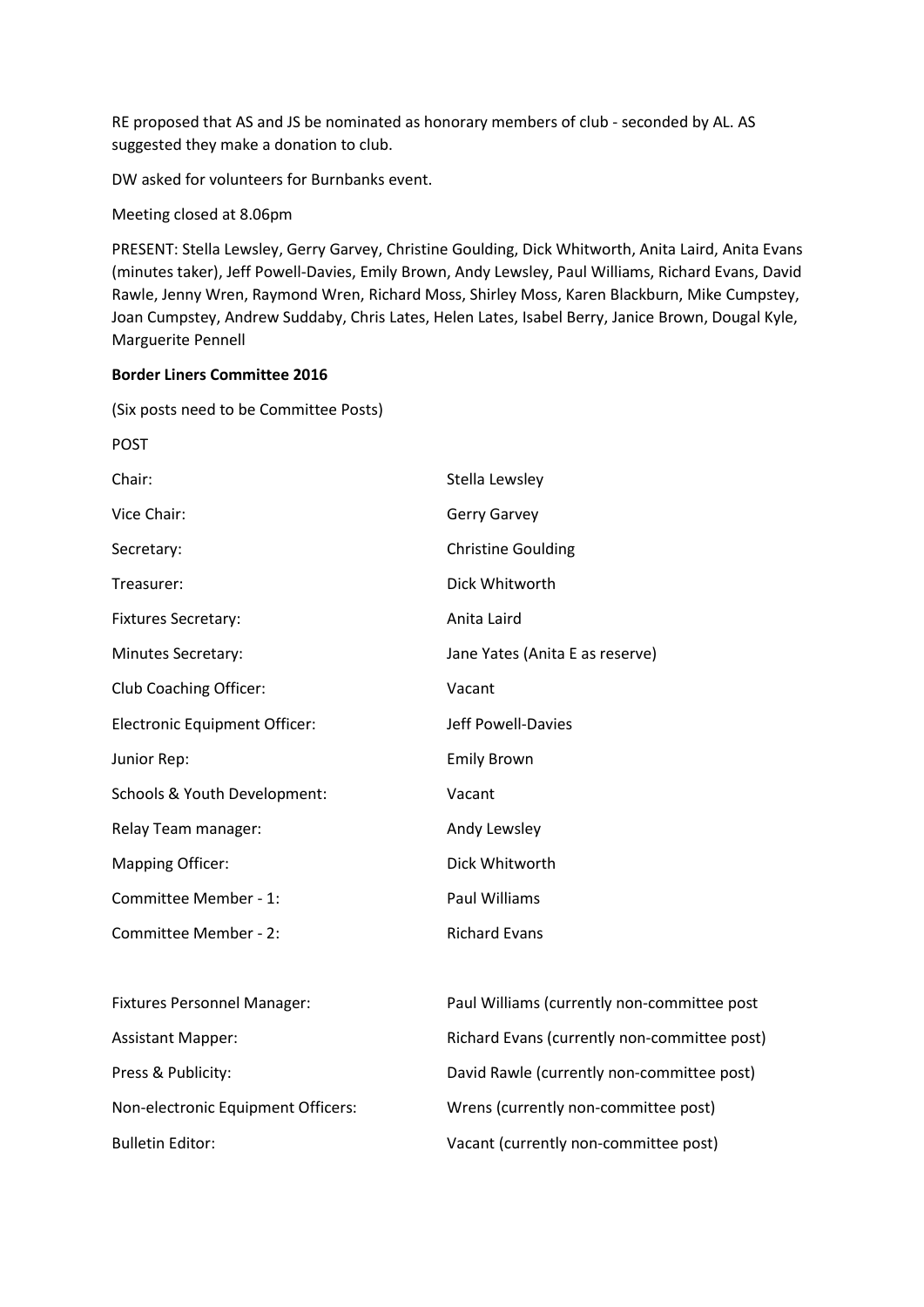| <b>Membership Secretaries:</b><br>post) | Richard & Shirley Moss (currently non-committee |
|-----------------------------------------|-------------------------------------------------|
| Club emailer:                           | Karen Blackburn (currently non-committee post)  |
| Web-Site Manager/Results:               | Anita Evans (currently non-committee post)      |
| NWOA Liason Officer:                    | Gerry Garvey (currently non-committee post)     |
| Safety Officer:                         | Raymond Wren (currently non-committee post)     |

Possible new Post:

Facebook:

#### **NOTES FROM THE CHAIRMANS REPORT BL AGM 25 OCTOBER 2016**

Why do we have an AGM? (Apart from the fact it is part of our constitution!)

During the year, the club is run by the elected committee on the behalf of the members. They make decisions on behalf of the members, and are accountable to them.

The AGM is when the committee report back to the club with a summary of what has happened over the last 12 months. It is also a chance to look at what has been achieved, to take stock, and to answer any questions. It is also about looking to the future, not least to elect a new committee!

It is also an opportunity to acknowledge the time and effort that club members put into the club.

There are 20 names on the list on the Agenda for posts held within the club, and everyone of them is important. It is easy to take these jobs for granted, but lets just take some time to look at them.

Secretary - as well as dealing with agendas and meetings, deals with all the emails that some in from everywhere - sorting through them to work out which are relevant and need action, a time consuming task.

Treasurer - keeps all the money straight requiring accuracy and attention to detail

Fixtures secretary - we had 10 events and Anita has to contact all the landowners and tenants to arrange permissions, and fees. Often one area will have multiple owners. it is a lot of emails! Our events also have to be registered with BOF.

Minute Secretary - nice job, quite self contained but frees the committee/secretary up to concentrate on business - good to free up Anita as she already has a big BL job

Electronic Equipment Officer - Jeff stores and maintains all the boxes, keeps track of all the equipment making sure it is where it is needed

Schools & Youth Development Officer - see Later

Relay Team Manager - again, Andy is king of the emails, and possibly persuasion. Clever planning makes sure we always punch above our weight in relays.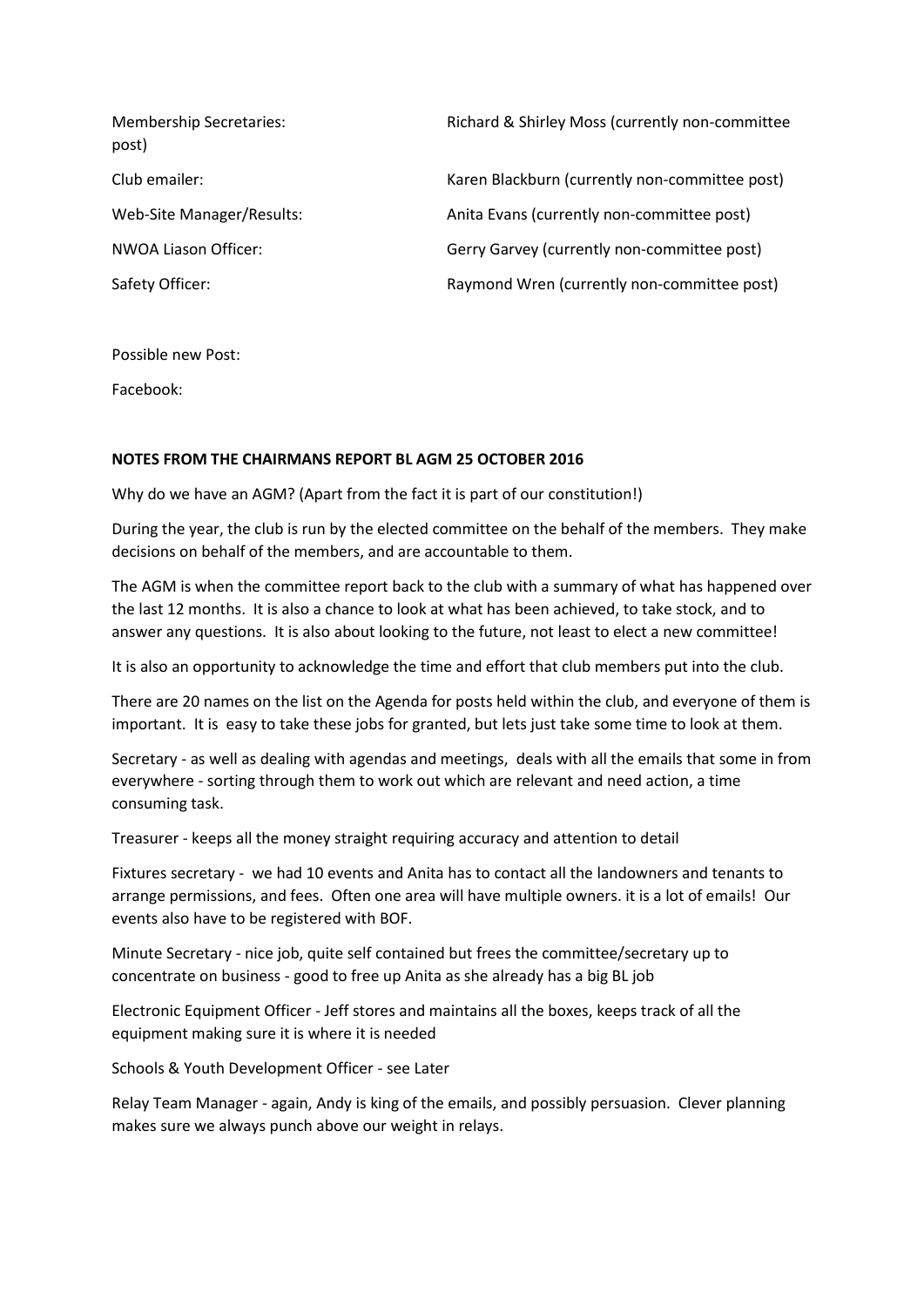Mapping - Dick and Richard make valiant efforts but frustrating due to lack of new areas. Should note here that Dick prints out all the maps for all our events - massive thanks for that - and most of the updating

Fixtures Personnel - without the personnel we wouldn't have any events. Soemtimes people volunteer, but Paul spends quite bit of time using his powers of persuasion - a bit of a thankless task

Press & Publicity - David continues to write accurate and interesting reports for the press

Non-electronic equipment Officers - thank goodness for the Wrens barn!

Membership Secretary - another jod well done this year by the Mosses

Club Emailer - we really look forward to getting the weekly notice from karen - don't know how she finds all those events, and closing date reminders are great!

Web Site Manager - this is the biggest mystery of all to me - we should all be very grateful to Anita who does this for BL. we keep trying to get some help for her but no volunteers...

NWOA Liaison Officer - Gerry and Christine have been giving up Saturdays to go to these meetings on our behalf - sometimes important stuff is discussed eg money and it is good that BL is represented

The next vital component are the planners, organisers, controllers and helpers without which we wouldn't have any events.

To sum up, THANKS TO EVERYONE for the part that they have played this year, however large or small.

Number of Events

We have put on .

0 B level (1)

1 C level (one cancelled) (3)

9 D level (7)

After a disappointing turn out at last years B event the committee decided to do one alternate years, and to put on more level D's. These have proved popular with some good turn outs. They included an urban at Alston, and a mid week event incorporating the Cumbria Schools Orienteering Champs.

Like to mention John Roelich (and Pam) here for all the work he has done over many years with the schools. He is finally hanging up his biro, and their events will be much missed. No one has come forward to replace him - not surprised - big boots to fill.

It was a pity that the event at Watermillock had to be cancelled due to lack of an organiser. Generally, planners and controllers are much easier to recruit than organisers. Maybe we should think of having joint organisers to share the load and the worry!

#### Performances

This year has been different for me (and Andrew) because we did not orienteer from the end of January till July due to injuries. So we haven't experienced many of the big events, and it has been challenging finding results so apologies if you have been missed.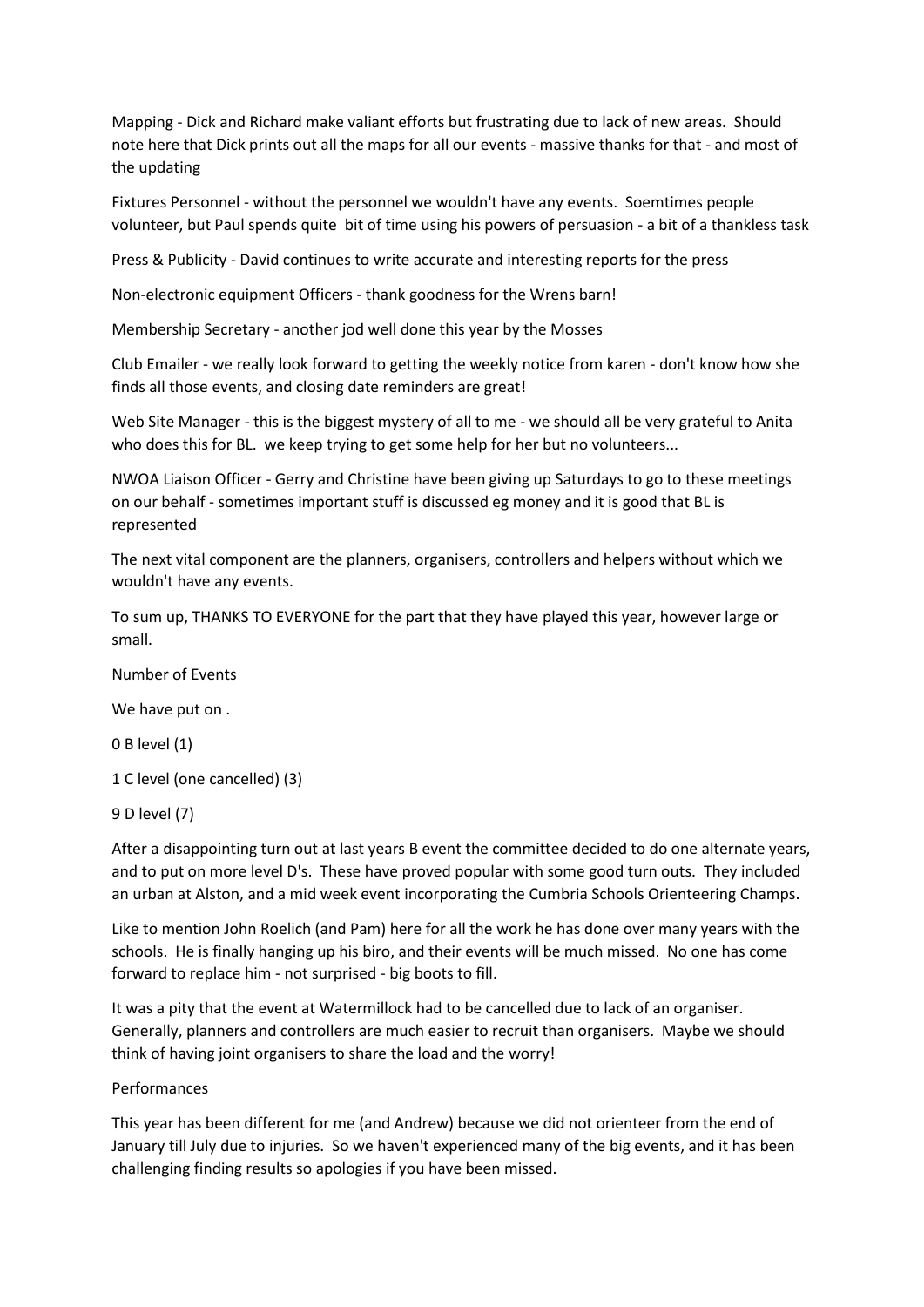British - M65L Paul Johnson 4th, M75L Chris Lates 4th, W60L Debbie Thompson 2nd, W65L Judy Johnson 3rd

Scottish - M75L Dick Whitworth 2nd

Welsh - M65 Paul Johnson 5th, M70S Richard Moss 5th, M75L Chris Lates 2nd, Dick Whitworth 9th, W65L Judy Johnson 3rd, W70L Karen Blackburn 2nd, W70S Shirley Moss 1st

Jenny Wren was also selected to run for England in the Veteran Home International in Ireland where she acquitted herself very well by winning! Similarly Emily went to the Inter Regional Championships and did well.

Missed out on the Compassort cup Final - Andrew.

Congratulations to all the above, but there are other club members who are showing significant improvement and are hot on our heels - David Rawle for one.

#### Club Nights

These are still going strong thanks to a small band of chaps - next one is ..........., with Christmas Social on ............................at Low Hesket Village Hall.

### Courses

6 people attended First Aid Courses - the one at Penrith was really good.

Angela kindly ran another Safety course at Talkin Tarn - much appreciated.

So, we are continuing to thrive, our events are popular, and we are having success. We have got a new area for next year which is exciting. We need to continue to try to give all members the chance to participate fully in the Club which should ensure continued growth and success.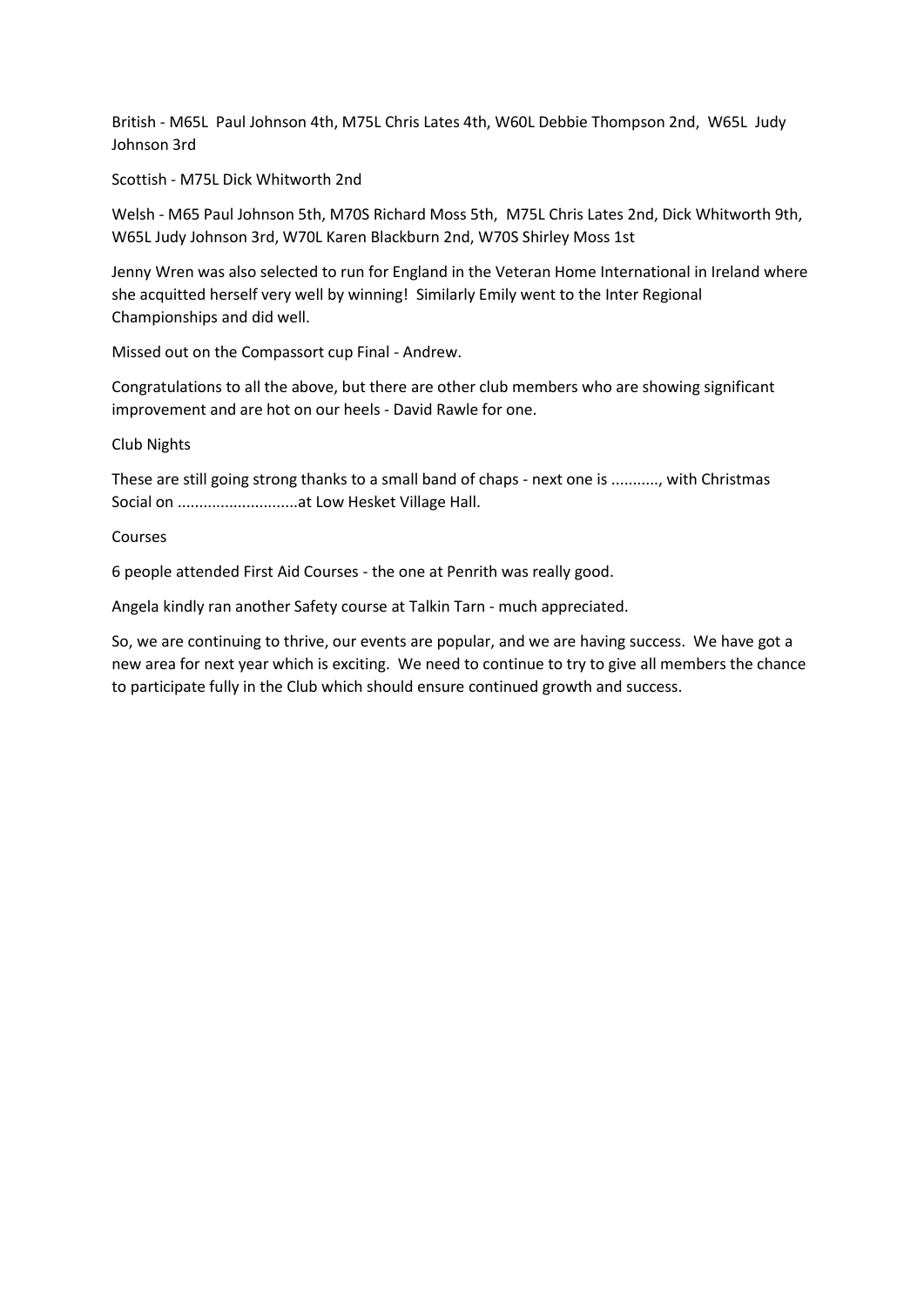## **Minutes of the Committee Meeting of Monday December 5th 2016 held at \*\*\*\*\***

Present: Stella Lewsley, Dick Whitworth, Christine Goulding, Anita Laird, Andy Lewsley, Jeff Powell-Davies, Richard Evans, Jane Yates

Apologies: Paul Williams, Gerry Garvey, Emily Brown

- 1. The Chairman welcomed the committee
- 2. Matters arising from the minutes

Stella has sent a card and goodies to John Roelich to thank him for all his work on youth development

3. Treasurer's Report

Discussion regarding suggestions by DW in light of increase in levy with agreement for:- Level D Orange and children £1.50 Adults £3.50 Level C Children £3 Adults £6 Level B Children £4 Adults £10

4. Feedback from recent events

**Askham**: DW reported the event was attended by 52 seniors 13 juniors - making almost £100 **Burnbanks:** RE(planner) reported no negative feedback, but unusually, 2 controls were stolen on the Saturday afternoon. Clarification over requirement for no navigation to last control. PD(controller) highlighted that out of the 154 people that had turned up, 1/3 were from Ulverston Victoria School. DW(Organiser) said there was a surplus of £115, although not had bill from United Utilities. Car parking okay considering the weather. Mats brought by Paul were hugely useful. Check with Paul if he is okay to bring the mats. Need to buy longer tent pegs to secure the tent in high winds. Andy will talk to Raymond about tent pegs. Action AdL

5. Fixtures Update

**Hackthorpe:** agreed Level D. Discussion regarding Isobel's comment around timing and vegetation. Agreed to

move it back to 2nd December due to runability. Christine to ask Gerry about date change. Action CG **Knipe Scar:** postponing to Spring

**Hallin Fell:** moving from 13<sup>th</sup> May to 22<sup>nd</sup> April due to WCOC weekend event AL reported on permissions: Gelt Woods(gained) Miltonrigg(still waiting on permission) Faulds Brow(application put in today) Caldbeck Common(will be sent shortly) Binsey(has been registered).

## Action AtL

Club night – low turnout but always good events. To discuss dates and venues at next meeting. Query over whether Phil Nichols has been on a safety course yet (H&S requirement by  $1<sup>st</sup>$  Jan)

6. BOC 2017 volunteers